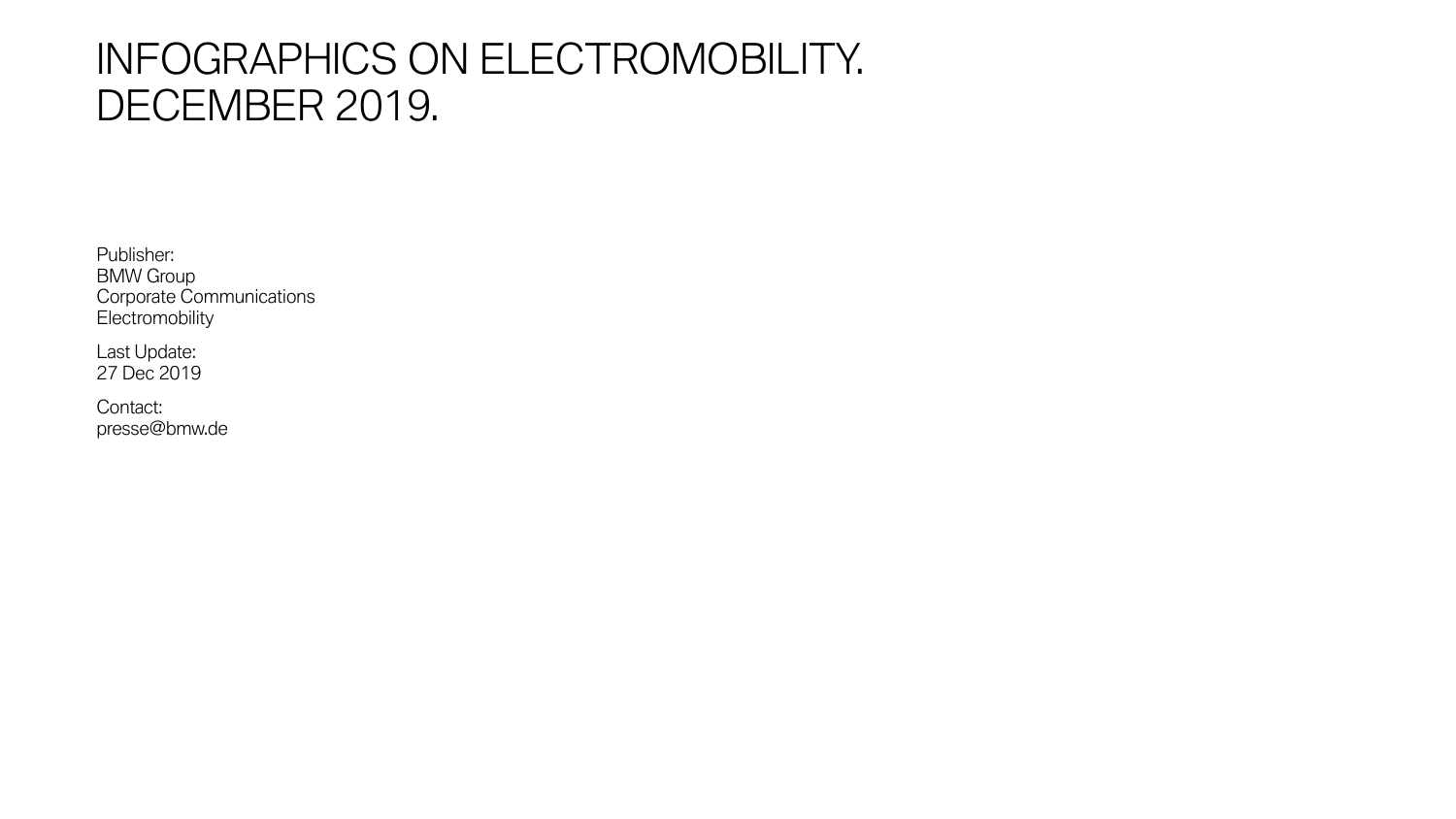Data source: 2008 and 2008 and 2008 and 2008 and 2008 and 2008 and 2008 and 2008 and 2008 and 2008 and 30  $\mu$ IHS Markit New Registrations BEV+PHEV combined. Jan - Nov 2019; Dec 2019 report.



Vehicle Type: Passenger Cars.

Propulsion: Electric, Electric w. REX, Electric w/o REX, PHEV Diesel and PHEV Petrol.

Geography/Country coverage: Germany.



#### BMW Infographic

# ELECTROMOBILITY IN GERMANY. SHARE IN NEW REGISTRATIONS BY BRAND.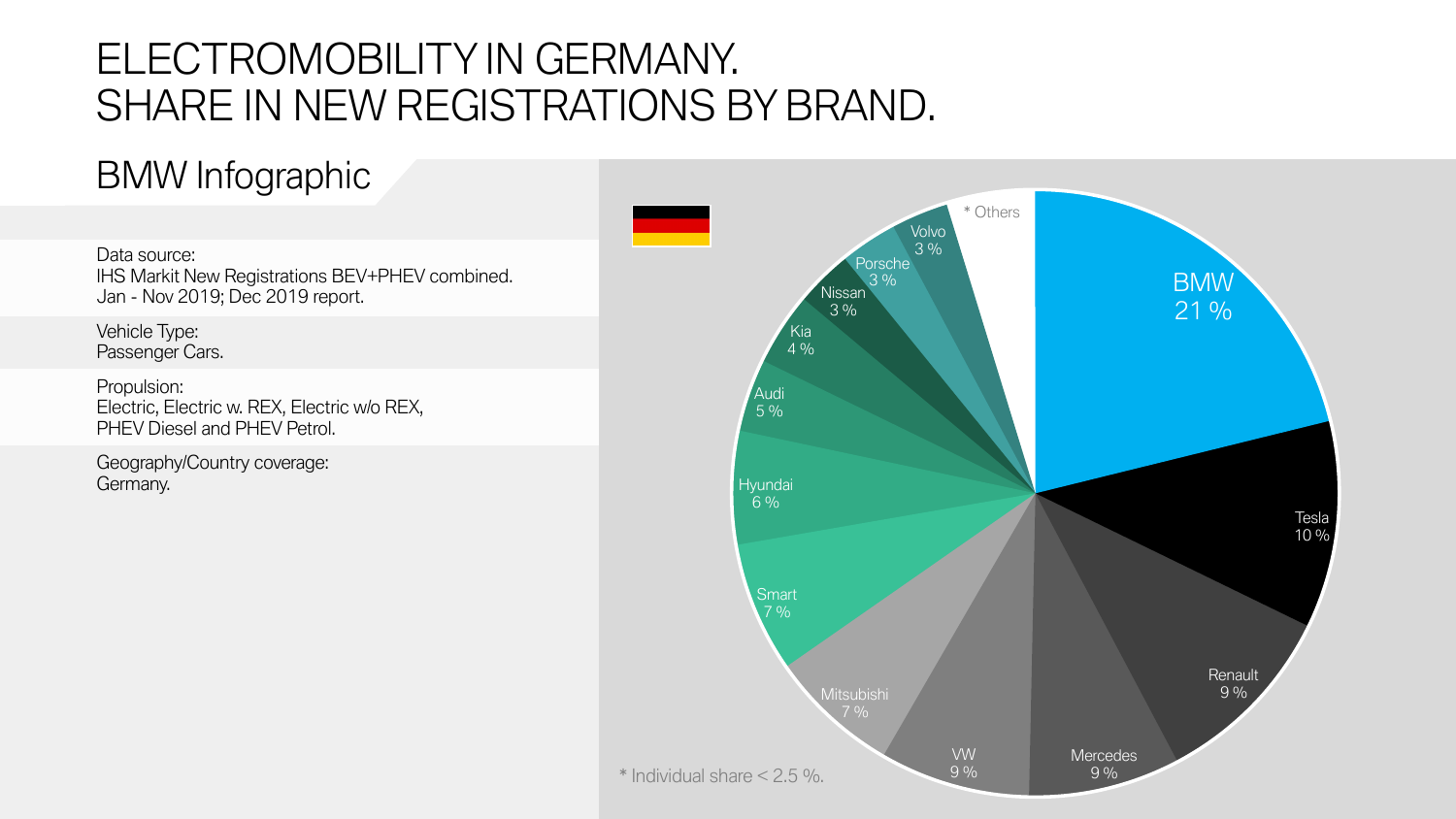Data source: IHS Markit New Registrations BEV+PHEV combined. Jan - Nov 2019; Dec 2019 report.

#### BMW Infographic

Vehicle Type: Passenger Cars.

Propulsion: Electric, Electric w. REX, Electric w/o REX, PHEV Diesel and PHEV Petrol.



Geography/Country coverage: Austria, Belgium, Bulgaria, Croatia, Czech Republic, Denmark, Estonia, Finland, France, Germany, Greece, Hungary, Iceland, Ireland, Italy, Latvia, Lithuania, Luxembourg, Malta, Netherlands, Norway, Poland, Portugal, Romania, Slovakia, Slovenia, Spain, Sweden, Switzerland, United Kingdom.

## ELECTROMOBILITY IN EUROPE. SHARE IN NEW REGISTRATIONS BY BRAND.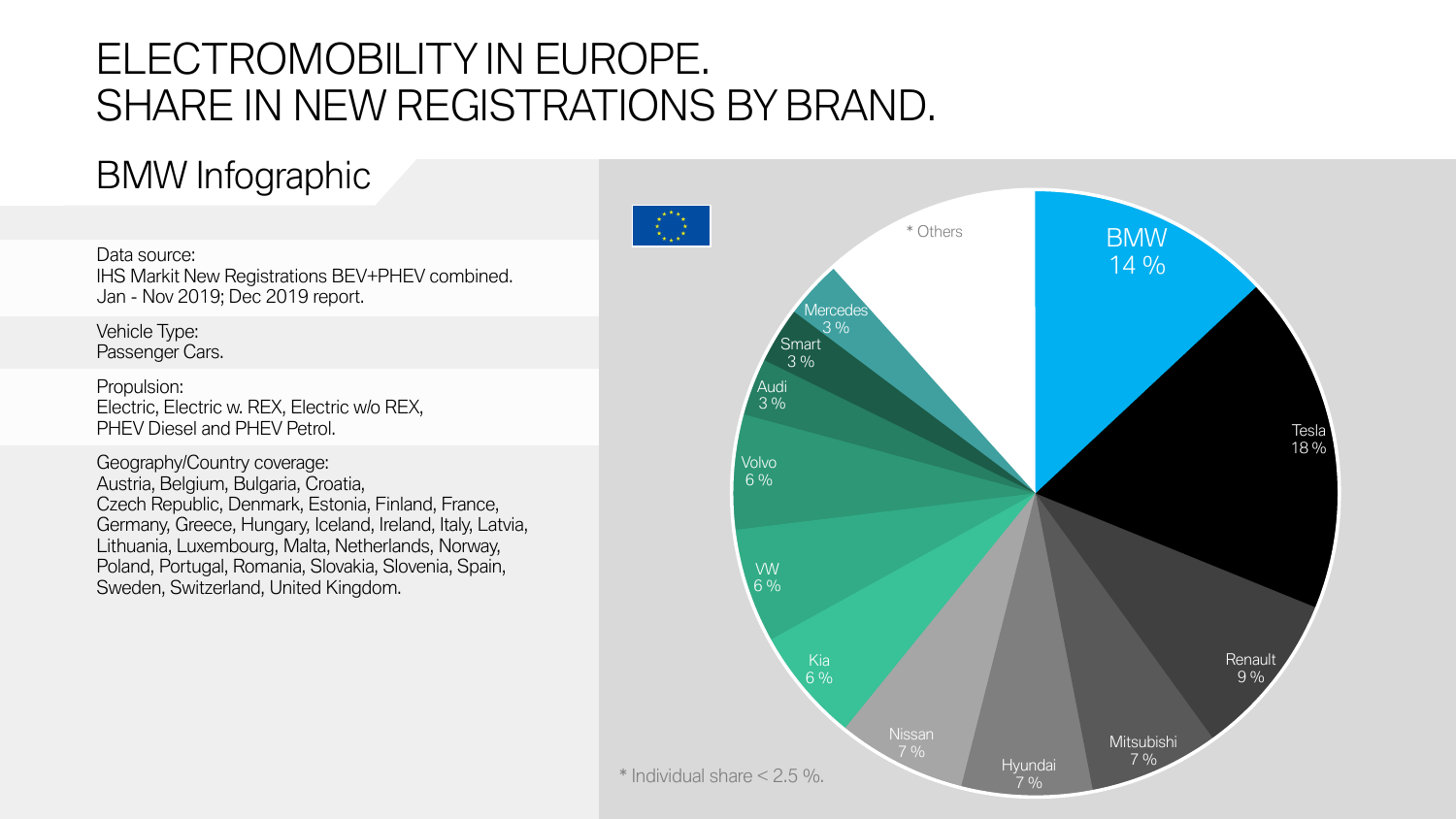

Data source: IHS Markit New Registrations BEV+PHEV combined. Jan - Nov 2019; Dec 2019 report.

#### BMW Infographic

Vehicle Type: Passenger Cars.

Propulsion: Electric, Electric w. REX, Electric w/o REX, PHEV Diesel and PHEV Petrol.

Geography/Country coverage: Argentina, Australia, Austria, Belgium, Brazil, Bulgaria, Canada, Chile, China, Croatia, Czech Republic, Denmark, Estonia, Finland, France, Germany, Greece, Hong Kong, Hungary, Iceland, India, Indonesia, Ireland, Israel, Italy, Japan, Latvia, Lithuania, Luxembourg, Malaysia, Malta, Mexico, Netherlands, New Zealand, Norway, Philippines, Poland, Portugal, Romania, Russia, Singapore, Slovakia, Slovenia, South Africa, South Korea, Spain, Sweden, Switzerland, Taiwan, Thailand, Turkey, United Kingdom, USA, Venezuela.

# ELECTROMOBILITY GLOBALLY. SHARE IN NEW REGISTRATIONS BY BRAND.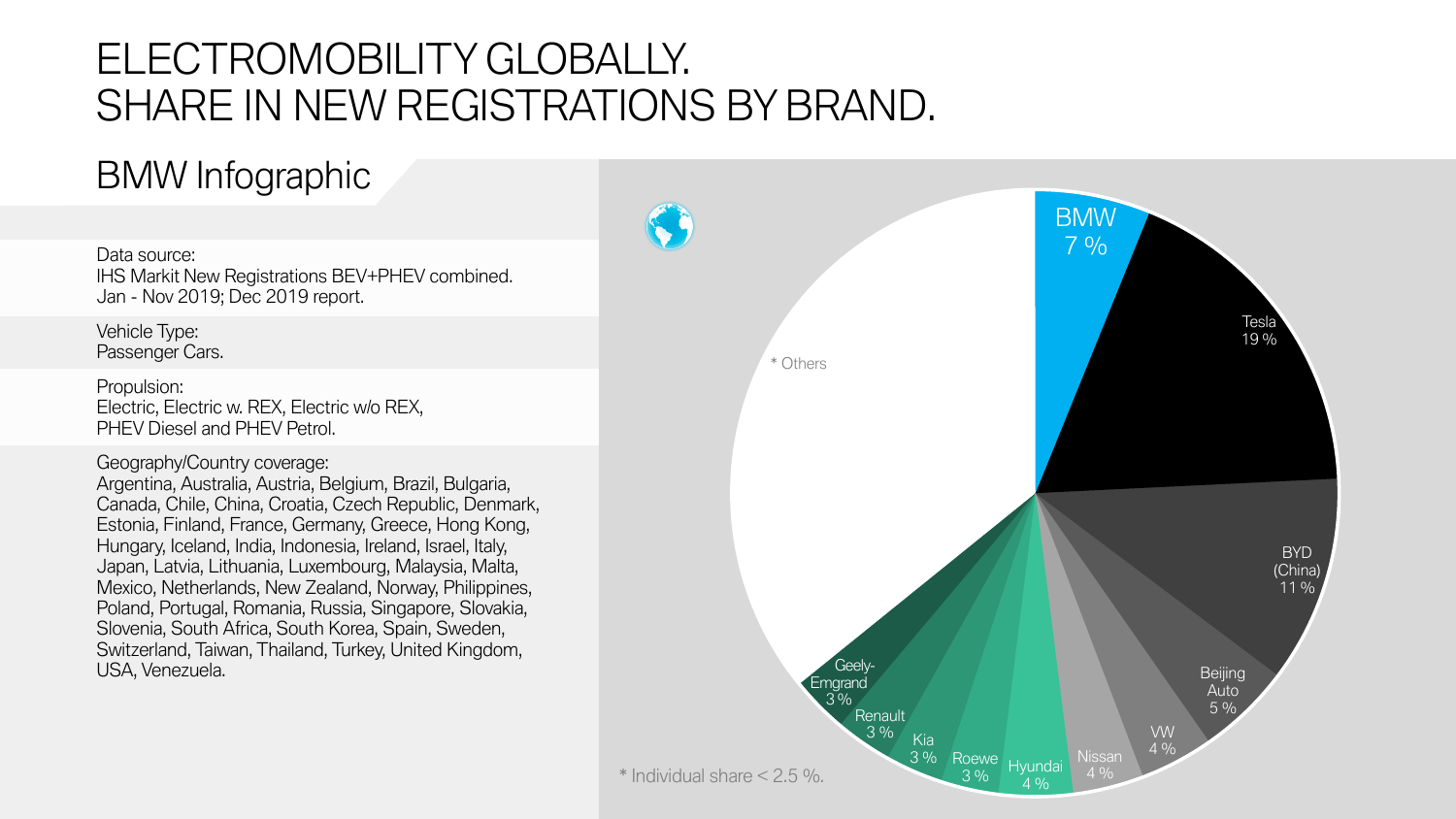

### BMW Infographic

Data source: IHS Markit global new vehicle registrations YTD 11/2019. Jan - Nov 2019; Dec 2019 report.

Vehicle Type: Passenger Cars.

Propulsion: Electric, Electric w. REX, Electric w/o REX, PHEV Diesel and PHEV Petrol.

Geography/Country coverage: Argentina, Australia, Austria, Belgium, Brazil, Bulgaria, Canada, Chile, China, Croatia, Czech Republic, Denmark, Estonia, Finland, France, Germany, Greece, Hong Kong, Hungary, Iceland, India, Indonesia, Ireland, Israel, Italy, Japan, Latvia, Lithuania, Luxembourg, Malaysia, Malta, Mexico, Netherlands, New Zealand, Norway, Philippines, Poland, Portugal, Romania, Russia, Singapore, Slovakia, Slovenia, South Africa, South Korea, Spain, Sweden, Switzerland, Taiwan, Thailand, Turkey, United Kingdom, USA, Venezuela.

## BMW i3: #1 AS THE ONLY PREMIUM OFFER IN THE COMPACT-EV MARKET GLOBALLY.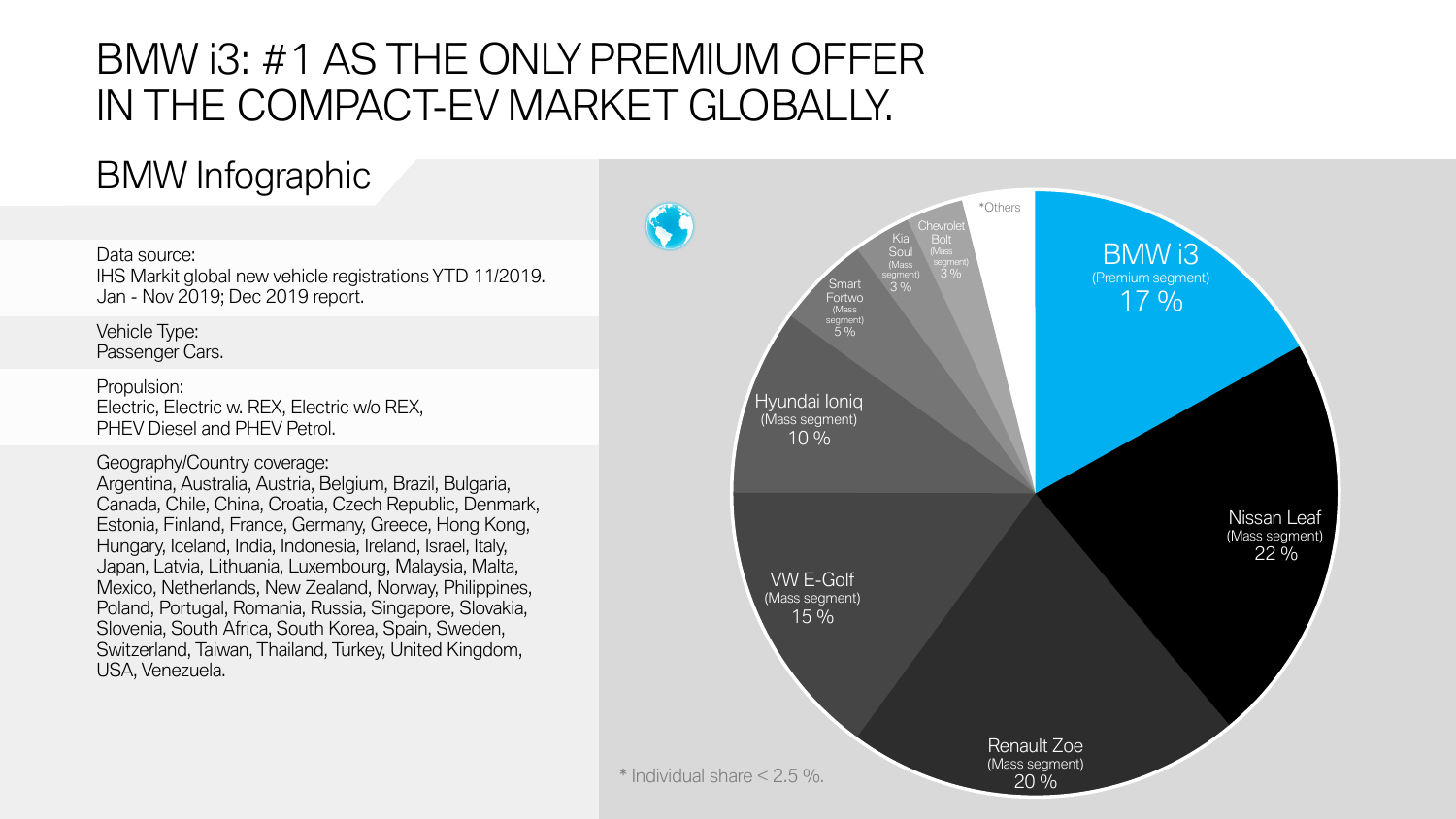Market shares (%) Market shares (%)

#### BMW Infographic



# ELECTROMOBILITY BY COUNTRY. SHARE IN THE EV\* SEGMENT. BMW VERSUS MARKET- AVERAGE.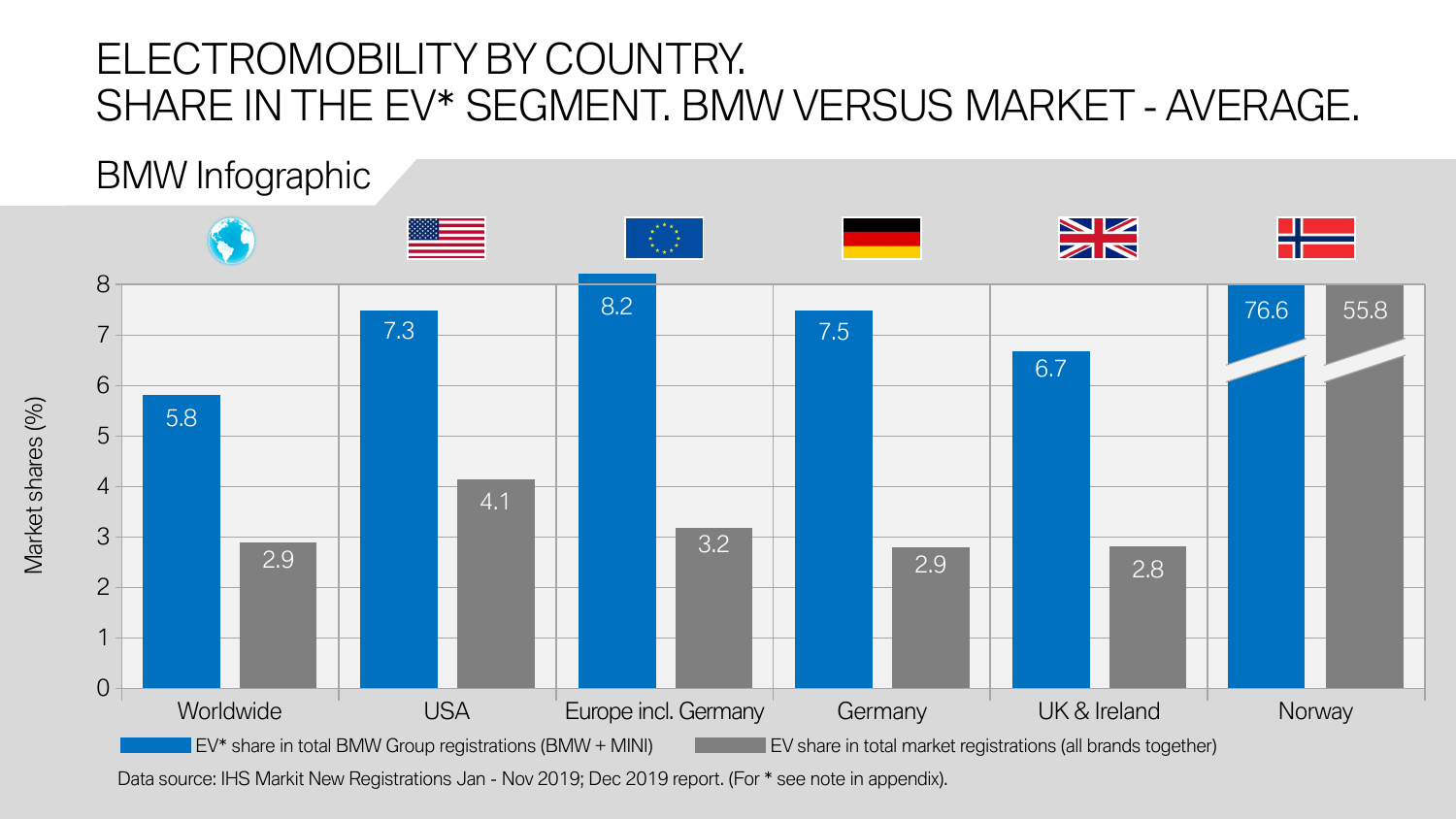Market shares (%) Market shares (%)

#### BMW Infographic



## ELECTROMOBILITY BY COUNTRY. SHARE IN NEW REGISTRATIONS. BMW EV\* VERSUS BMW ICE\*\*.